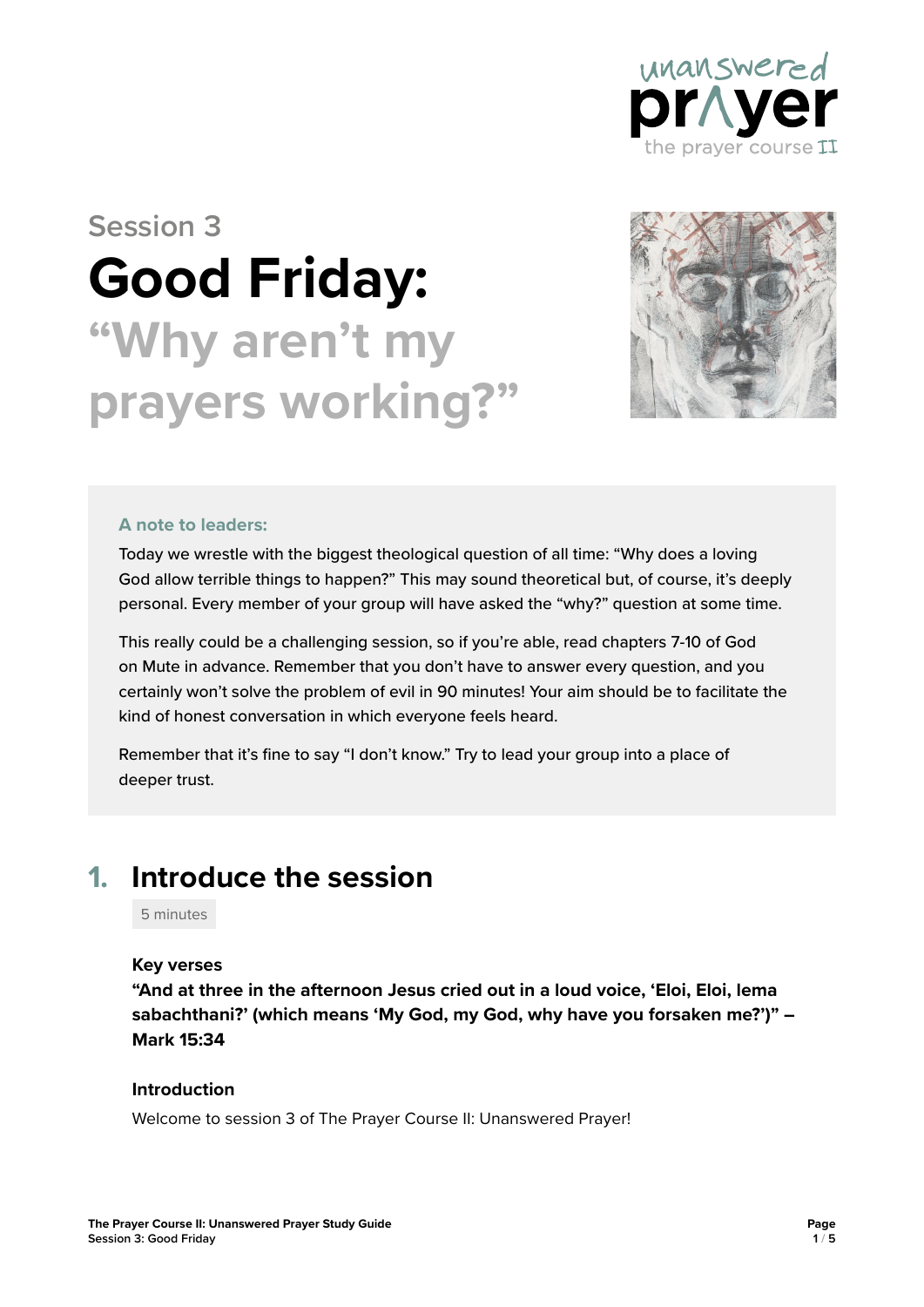As usual we're going to do three things: First, we'll watch a video. Then we'll discuss the questions it provokes. Finally and most importantly, we'll pray together.

Last time we thought about Maundy Thursday and asked the heart question: "How am I going to get through this?" Today we're going to think about Good Friday and ask the more intellectual questions: "Why am I suffering?" "Why am I going through this?" "Why is God letting this happen to me?"

**Begin the session by asking someone to open in prayer**

# **2. Watch the video**

35 minutes

#### **Bible passages from the session**

Mark 15:33-34, John 14:12, Genesis 17:17-22, Ephesians 6:10-17

#### **Key points**

(for your reference in case people need a little prompting!)

- Our unanswered prayers can be attributed to **God's world**, **God's will** or **God's war**
- Miracles have to be the exception rather than the rule because our world is infinitely complicated
- The will of God is often far darker and more painful than we imagine for reasons we can't immediately understand
- Spiritual warfare is real. Sometimes we need to stop fighting against God, and start fighting with him against the enemy of our souls

"There is hope, but that hope will not invalidate your pain…" - Alain Emerson

# **3. Discussion Questions**

30 - 40 minutes

- **Q.** What did you find most helpful, inspiring or challenging in what Pete Greig, Gemma Hunt and Alain Emerson shared?
- **Q.** If you could ask God one "Why?" question, what would it be?
- **Q.** On the cross Jesus asks God "Why have you forsaken me?" Would anyone be willing to describe a time that you felt abandoned or deserted by God when you needed him most?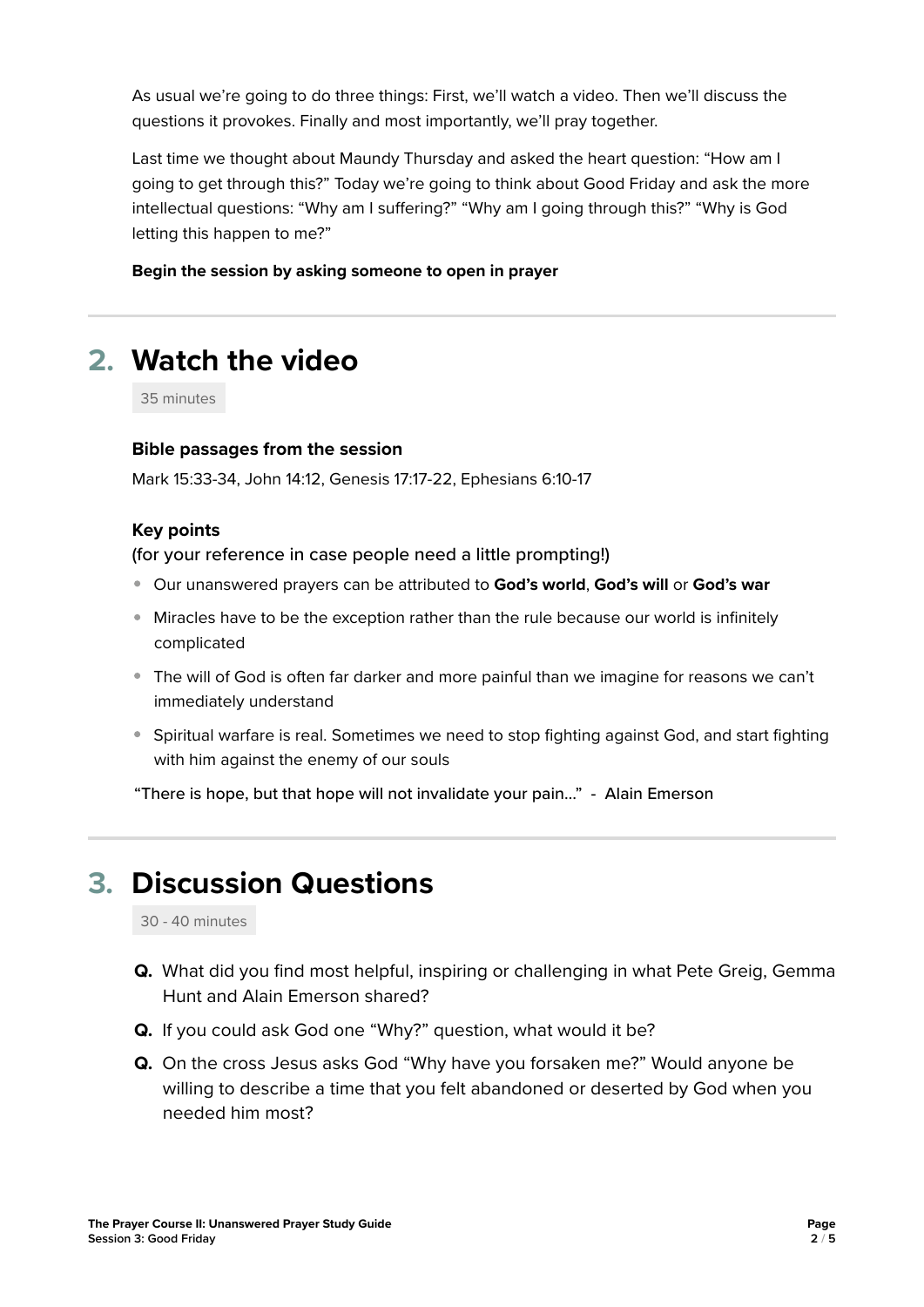#### **Leader's note**

**Please note that this is a challenging question, especially for those who have experienced pain and loss, so do be aware of specific circumstances your group members might have faced as you ask this question.**

**God's will**: In the book of Isaiah, God says: "My thoughts are not your thoughts, neither are your ways my ways." (Isaiah 55:8)

- **Q.** Looking back on past disappointments, does anyone have an example of a time when God knew best, even though you didn't think so at the time?
- **Q.** Why do we find it so hard to trust God?

**God's world:** Pete Greig quotes C.S. Lewis saying that, "the very conception of a common, and therefore stable, world demands that [miracles] should be extremely rare." **<sup>1</sup>**

- **Q.** Do you agree with this?
- **Q.** Should we pray less for miracles or simply trust more when our prayers aren't answered the way we want?

#### **God's war:**

- **Q.** Is it possible for a tragedy not to be God's 'fault'? Do you agree with Pete Greig's statement that we tend to blame God for things that are Satan's doing?
- **Q.** Does anyone have an experience of spiritual warfare that they can share?

Alain Emerson shares about the power of hope alongside the reality of pain.

**Q.** Do we as a community lean too hard on one side of this equation, either focusing so much on hope that we aren't honest about pain, or focusing so much on pain that we fail to have hope? How can we hold both hope and pain together?

## **4. Small group prayer**

15 minutes

#### **Leader's note**

**If your group is more than 3 people, we would recommend splitting into smaller groups of 2 or 3 to give everyone an opportunity to share and pray for one another. Explain how much time you will have for prayer, and roughly how much time each person will have for sharing and praying.**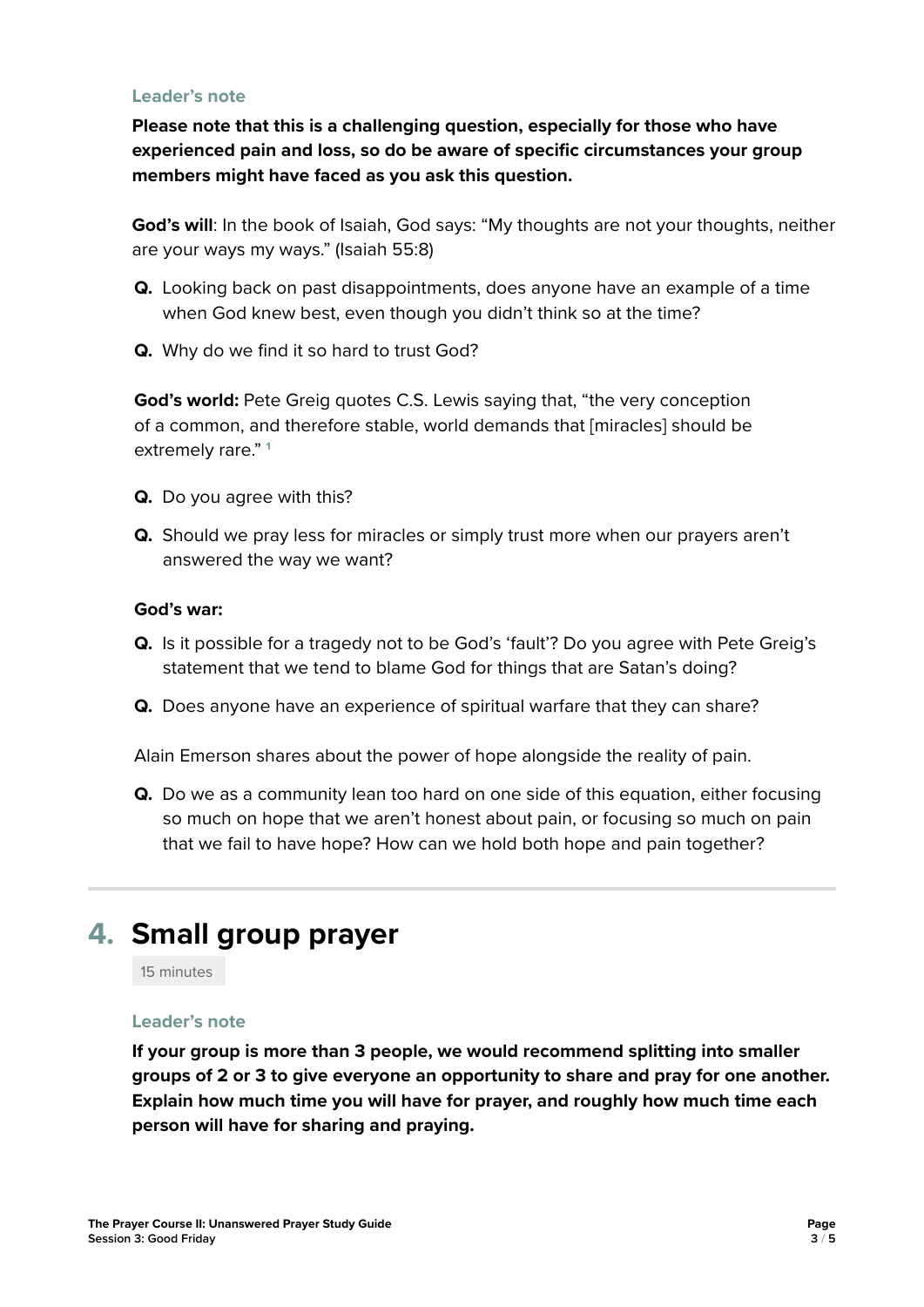#### **Ask one another**

**Q.** Earlier we shared the "why?" questions we'd like to ask God. Returning to this exercise, what would your most personal "why?" question be?

Pete Greig says that "it's possible to trust even when we don't understand". Pray for one another. As you do so, you may find it helpful to remember God's words to the apostle Paul: "My grace is sufficient for you, for my power is made perfect in weakness" (2 Cor 12:9)

# **5. Closing comments**

5 minutes

#### **Share with the group what you've really appreciated about the session.**

Next week's session will explore Holy Saturday and the mystery of God's silence. We'll be asking the question "Where?" - "Where on earth are you God, when heaven is silent and your son lies dead in the grave?"

To prepare for that, and to get the most out of the session, try to read chapters 11-12 of God on Mute. This is also available as an audiobook if you find that easier.

### **Closing prayer**

**Today we've tried to understand better the things we can, and to trust better when we can't understand. Let's finish now with a prayer of relinquishment written by George Macdonald. It's not an easy prayer but you may like to open your hands as a sign of surrender.**

*Afresh I seek thee, lead me—once more I pray— Even should it be against my will, thy way. Let me not feel thee foreign any hour, Or shrink from thee as an estranged power. Through doubt, through faith, through bliss, through stark dismay, Through sunshine, wind, or snow, or fog, or shower, Draw me to thee who art my only day.* 

– by George Macdonald **2**. Taken from God on Mute, by Pete Greig, chapter 9